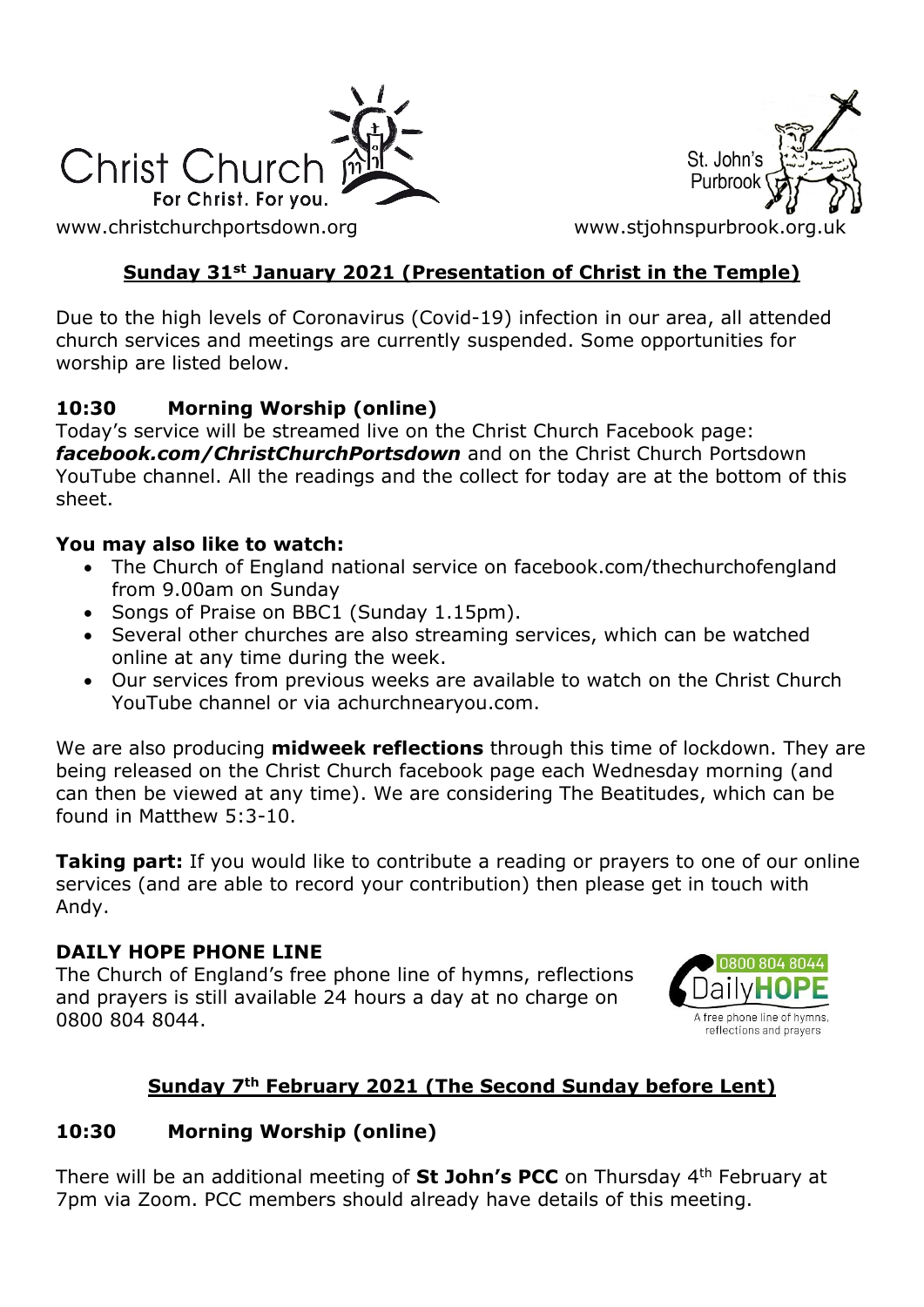### **OPPORTUNITIES FOR FAMILIES**

Our sister church at Crookhorn is providing the following online opportunities:

**Toddlers** – Wednesdays at 10am – contact clare@cogs.org.uk **Tots 'N Tunes** – Thursdays at 10am - contact clare@cogs.org.uk **Parentalk: The Primary Years** – a course for parents of under 12s. Wednesdays 7.30-9.30pm, starting on 10<sup>th</sup> February. Contact [office@cogs.org.uk](mailto:office@cogs.org.uk)

Further details of these activities can be found at cogs.org.uk

#### **MISSION OF THE MONTH**

The Christ Church Mission of the Month for January is Portsmouth School Pastors. To find out about their work, or to make an online donation, please go to streetpastors.org/locations/portsmouth

|                      | <b>CONTACTS</b>                            |
|----------------------|--------------------------------------------|
| <b>Vicar</b>         | Revd Andy Wilson (day off Monday)          |
|                      | vicar@christchurchportsdown.org            |
|                      | purbrookvicar@gmail.com                    |
| <b>Associate</b>     | <b>Revd Laura Cameron</b>                  |
| <b>Minister</b>      | revdlauracameron@gmail.com                 |
| <b>Curate</b>        | <b>Revd Matt Grove</b> (day off Friday)    |
|                      | matt.grove@christchurchportsdown.org       |
| Churchwarden         | <b>Bill Jeffery</b>                        |
| <b>SJP</b>           | purbrookchurch@gmail.com                   |
|                      |                                            |
| <b>Churchwarden</b>  | <b>Stephen Anderson</b>                    |
| <b>CCP</b>           | stephen.anderson@christchurchportsdown.org |
| <b>Churchwarden</b>  | <b>Karina Golledge</b>                     |
| <b>CCP</b>           | thegolledges@btinternet.com                |
| <b>Administrator</b> | <b>Emma Evans</b>                          |
|                      | parish.office@christchurchportsdown.org    |
| <b>Hall Manager</b>  | Jacqui Wilson                              |
| <b>CCP</b>           | hall.manager@christchurchportsdown.org     |
| Website              | <b>Matt Doe</b>                            |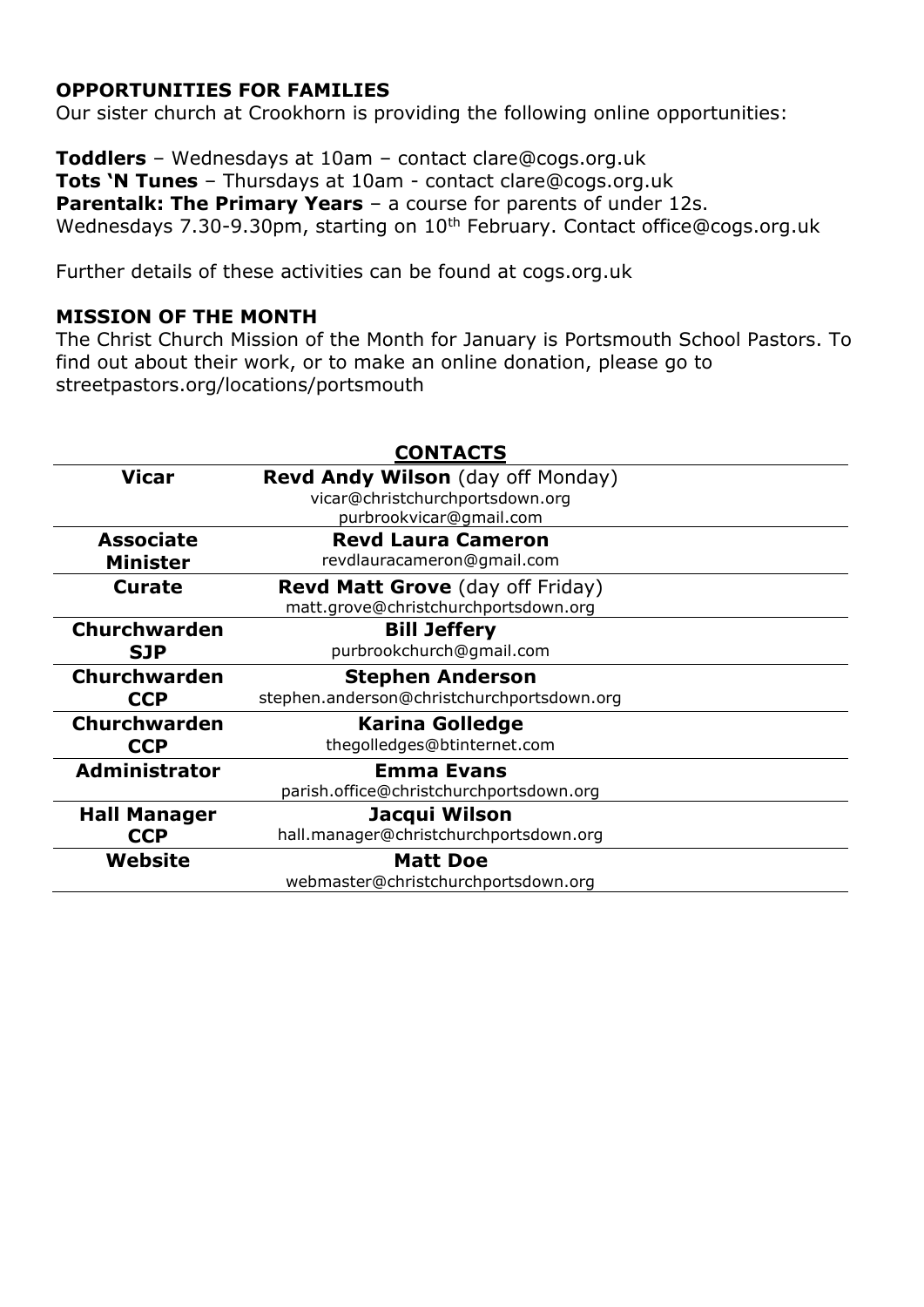## **Sunday 31 January 2021 Presentation of Christ in the Temple**

# **Collect**

Almighty and ever-living God, clothed in majesty, who's beloved Son was this day presented in the Temple, in substance of our flesh: grant that we may be presented to you with pure and clean hearts, by your Son Jesus Christ our Lord, who is alive and reigns with you, in the unity of the Holy Spirit, one God, now and for ever.

## **Malachi 3:1–5**

**<sup>3</sup>** See, I am sending my messenger to prepare the way before me, and the Lord whom you seek will suddenly come to his temple. The messenger of the covenant in whom you delight—indeed, he is coming, says the Lord of hosts.  $2$  But who can endure the day of his coming, and who can stand when he appears? For he is like a refiner's fire and like fullers' soap;  $3$  he will sit as a refiner and purifier of silver, and he will purify the descendants of Levi and refine them like gold and silver, until they present offerings to the Lord in righteousness.<sup>4</sup> Then the offering of Judah and Jerusalem will be pleasing to the Lord as in the days of old and as in former years.  $5$  Then I will draw near to you for judgement; I will be swift to bear witness against the sorcerers, against the adulterers, against those who swear falsely, against those who oppress the hired workers in their wages, the widow, and the orphan, against those who thrust aside the alien, and do not fear me, says the Lord of hosts.

## **Psalm 24:7–10**

 $<sup>7</sup>$  Lift up your heads, O gates; be lifted up, you everlasting doors; and the</sup> King of glory shall come in. <sup>8</sup> 'Who is the King of glory?' 'The Lord, strong and mighty, the Lord who is mighty in battle.<sup> $\prime$  9</sup> Lift up your heads, O gates; be lifted up, you everlasting doors; and the King of glory shall come in. <sup>10</sup> 'Who is this King of glory?' 'The Lord of hosts, he is the King of glory.'

# **Hebrews 2:14–18**

<sup>14</sup> Since, therefore, the children share flesh and blood, he himself likewise shared the same things, so that through death he might destroy the one who has the power of death, that is, the devil,  $15$  and free those who all their lives were held in slavery by the fear of death.  $16$  For it is clear that he did not come to help angels, but the descendants of Abraham.  $17$  Therefore he had to become like his brothers and sisters in every respect, so that he might be a merciful and faithful high priest in the service of God, to make a sacrifice of atonement for the sins of the people. <sup>18</sup> Because he himself was tested by what he suffered, he is able to help those who are being tested.